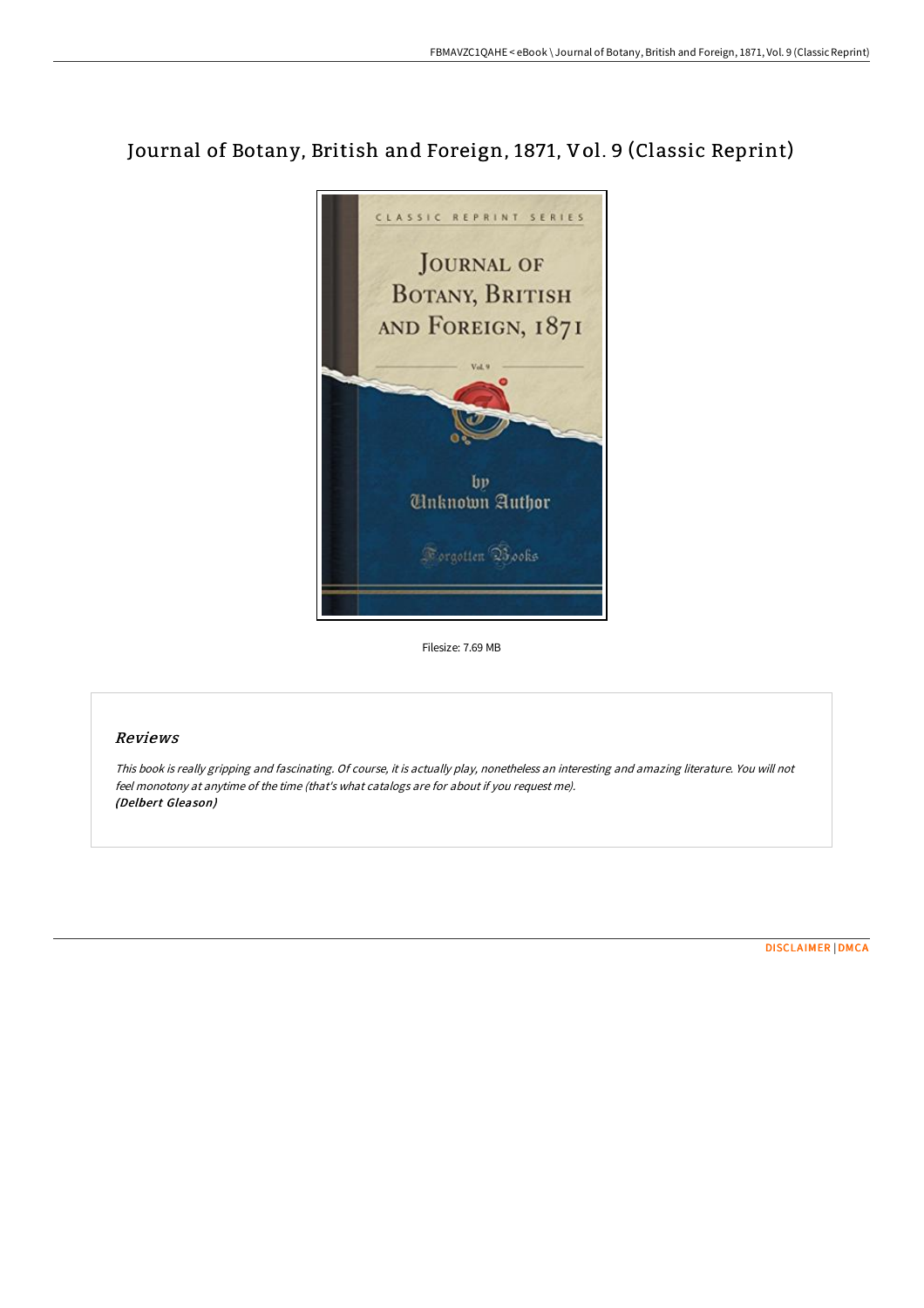## JOURNAL OF BOTANY, BRITISH AND FOREIGN, 187 1, VOL. 9 (CLASSIC REPRINT)



To save Journal of Botany, British and Foreign, 1871, Vol. 9 (Classic Reprint) PDF, please click the hyperlink under and save the document or have access to additional information which might be relevant to JOURNAL OF BOTANY, BRITISH AND FOREIGN, 1871, VOL. 9 (CLASSIC REPRINT) ebook.

Forgotten Books, United States, 2015. Paperback. Book Condition: New. 229 x 152 mm. Language: English . Brand New Book \*\*\*\*\* Print on Demand \*\*\*\*\*.Excerpt from Journal of Botany, British and Foreign, 1871, Vol. 9 Annulus evanescent. Gills free, very thin, moderately distant, somewhat ventricose, white, the edge becoming crimson when touched. Spores white, -0003 x -0002. This species is scentless and tasteless, and the whole plant is extremely fragile. I have dedicated it to Miss Georgina Elizabeth Johnstone, Argyll Lodge, Campden Hill, in recognition of the zeal and success with which she has painted and studied the hymenomycetous Fungi of Inverary. Explanation of Plate CXII. - Figs. 1, 2, 3, 4, 5. Agaricus (Lepiota) Georgin, sp. nov. Fig. 6. Section of ditto. Fig. 7. Trama. Fig. 8. Spores X 700 diameters. Observations On The Species Of Pottia Allied To P. Truncata, With Descriptions Of Three New Species. By William Mitten, A.L.S. A specimen of the Pottia, mentioned by Dr. Braithwaite in the August number of this Journal, having been sent to me by Ir. Davies with a request that I would examine it, I have found it necessary in so doing to reinspect my specimens and to look over the descriptions of the species. Pottia has been generally accepted as the generic name for a group of species, chiefly European, all which have an intimate agreement among themselves in their mode and places of growth as well as their small size, foliage, and general appearance; originally it was intended to include Gymnostomous species only, and those forms in which a peristome is developed were considered distinct and placed in the genus Anacalypta or Weissia. In Mueller s Synopsis, Anacalypta is reduced to a section of Pottia, and in Schimper s Synopsis of the European Musci, although both genera are first...

⊕ Read Journal of Botany, British and [Foreign,](http://albedo.media/journal-of-botany-british-and-foreign-1871-vol-9.html) 1871, Vol. 9 (Classic Reprint) Online  $\begin{array}{c} \hline \end{array}$ [Download](http://albedo.media/journal-of-botany-british-and-foreign-1871-vol-9.html) PDF Journal of Botany, British and Foreign, 1871, Vol. 9 (Classic Reprint)